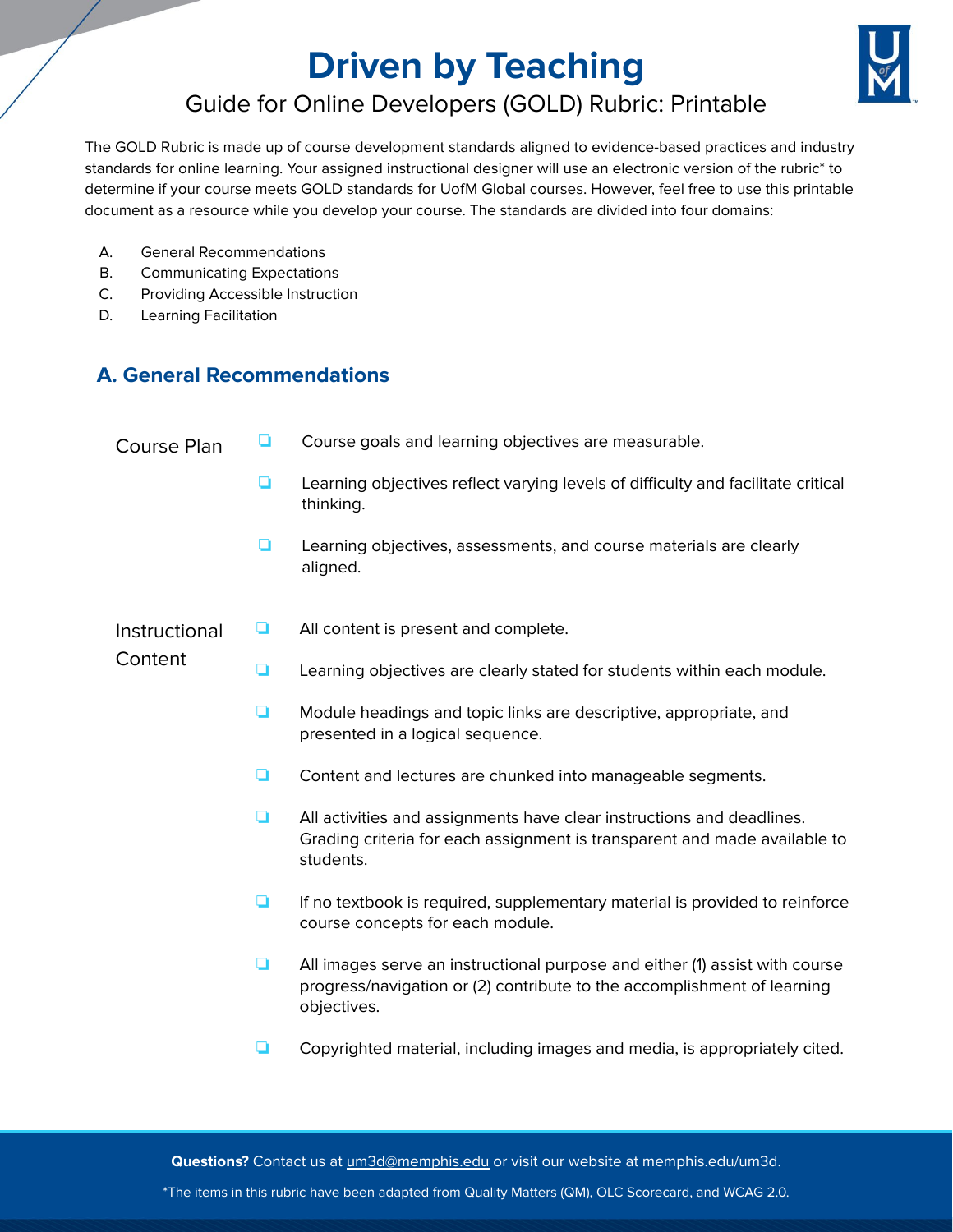# **Driven by Teaching**



# Guide for Online Developers (GOLD) Rubric: Printable

### **B. Communicating Expectations**

#### Course ❏ Course utilizes the M50 Getting Started template.

- **Orientation** ❏ Required technical skills are identified in the Getting Started Module. Students are provided access to resources that allow them to practice and apply the tool (where appropriate).
	- ❏ Expectations for timely and regular feedback from the instructor are clearly stated within the "Instructor Communication" section of the syllabus (2 business days for communications, 5 business days for assessments, and 3 hours per week for office hours).

## **C. Providing Accessible Instruction**

| General                   | ப | Any accessibility issues (found through the use of the application's<br>accessibility checker) have been remediated.                                                            |
|---------------------------|---|---------------------------------------------------------------------------------------------------------------------------------------------------------------------------------|
|                           | ◻ | The majority of instructional content is delivered through HTML files.                                                                                                          |
|                           |   |                                                                                                                                                                                 |
| Text                      | ◘ | The HTML editor is used to apply heading and paragraph styles.                                                                                                                  |
|                           | ◘ | Sans-serif fonts (i.e. Arial) are used instead of serif (i.e. Times New Roman).                                                                                                 |
|                           | ◘ | Font size and style (and not color alone) are used to convey meaning.                                                                                                           |
|                           |   |                                                                                                                                                                                 |
| Links                     | ப | Links use descriptive text (instead of the URL) and match the<br>corresponding content.                                                                                         |
| Images &<br><b>Tables</b> | ◘ | Alternative text descriptions and/or captions are provided for all images.                                                                                                      |
|                           |   |                                                                                                                                                                                 |
|                           | ◘ | Descriptive text summaries (or captions) and accessible headings, are<br>provided for tables. (Consider using an accessibility checker to ensure all<br>tables are accessible.) |
|                           | ❏ | Tables are reserved for displaying and organizing data, and not solely for<br>formatting/layout.                                                                                |

**Questions?** Contact us at [um3d@memphis.edu](mailto:um3d@memphis.edu) or visit our website at memphis.edu/um3d.